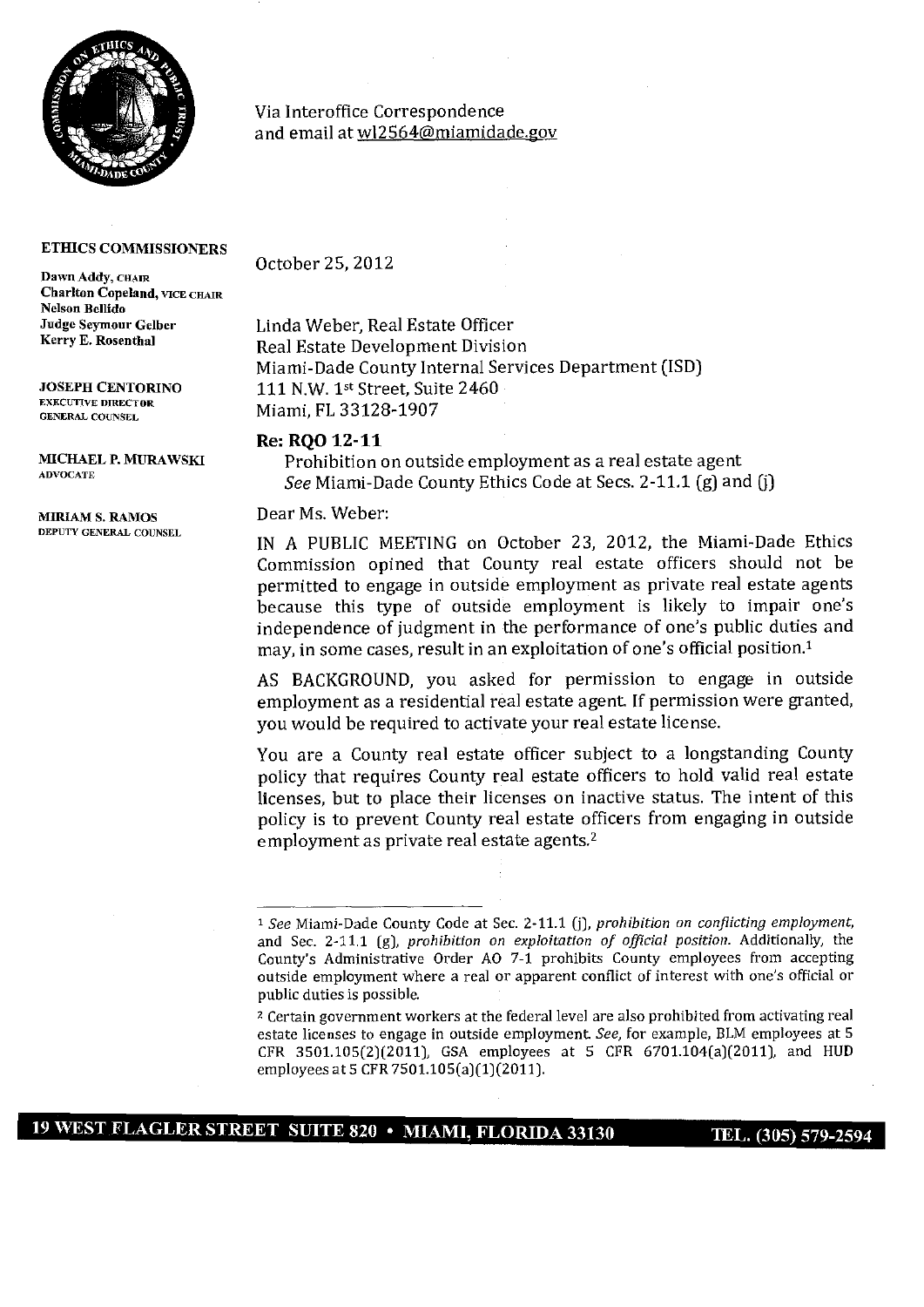THE COUNTY ETHICS CODE at Sec. 2-11.1 (j) prohibits County employees from accepting outside employment that would impair their independence of judgment in the performance of their public duties.3 Furthermore, Sec. 2-11.1 (g) prohibits employees for using their official positions to secure special privileges for themselves or others.

Along with the implicit limitations imposed by these sections of the County Ethics Code, the Ethics Commission also addressed the issue of fairness in denying County real estate officers permission to engage in outside employment as private real estate agents. Specifically, the Commissioners reviewed permissions granted to other County professionals and to a County supervisor in the Internal Services Department (ISD).

The Commissioners concluded that the level of autonomy granted to real estate officers in conducting County business is far higher than that of other County professionals. For example, County real estate officers independently choose the sellers, purchasers, and landlords who will contract with County and negotiate all the terms of the agreements they bring to the County. By contrast, County architects and engineers work solely with County contractors chosen by selection committees.

Much more than most professionals, residential real estate agents engage in an extensive amount of face-to-face, telephone, and computer interactions with private clients. Under these circumstances, the County could not adequately monitor the amount of time real estate officers spend on private phone calls and private visits to private clients during the course of a County work day.

Regarding an ISD supervisor's outside employment, the Ethics Commissioners distinguished his employment as a real estate consultant from employment as a real estate agent.<sup>4</sup> Consultant work does not require an individual to activate his real estate license, whereas real estate agents must activate their licenses to conduct sales.

IN CONCLUSION, the Ethics Commission opined that the longstanding policy of the Real Estate Development Division requiring real estate officers to place their real estate licenses on inactive status should be maintained.

The Ethics Commission held that the policy is fair to the residents of Miami-Dade County who deserve a full day's work for a full day's pay. It is

<sup>&</sup>lt;sup>3</sup> A similar prohibition under state law is found at Fla. Stat. 112.313(7)(a) (2012).

<sup>4</sup>*See* RQO 05-15, to Leland S, Salomon, former Chief of the Real Estate Development Dept. RQO 12-11  $\qquad$  Additionally, other local government department heads engaged in outside employment<br>Linda Weber  $\qquad$  agreed to forgo using their licenses and bire licensed contractors and/or qualifiers agreed to forgo using their licenses and hire licensed contractors and/or qualifiers instead to run their private construction companies. *See* RQO 08-29, for Orlando J. Diez, Oct. 25, 2012 City of Miami Construction Manager II and RQO 08-45 for Emanuel Mayer, Miami Beach<br>page 2 Construction Advisor to the City Manager. Construction Advisor to the City Manager.